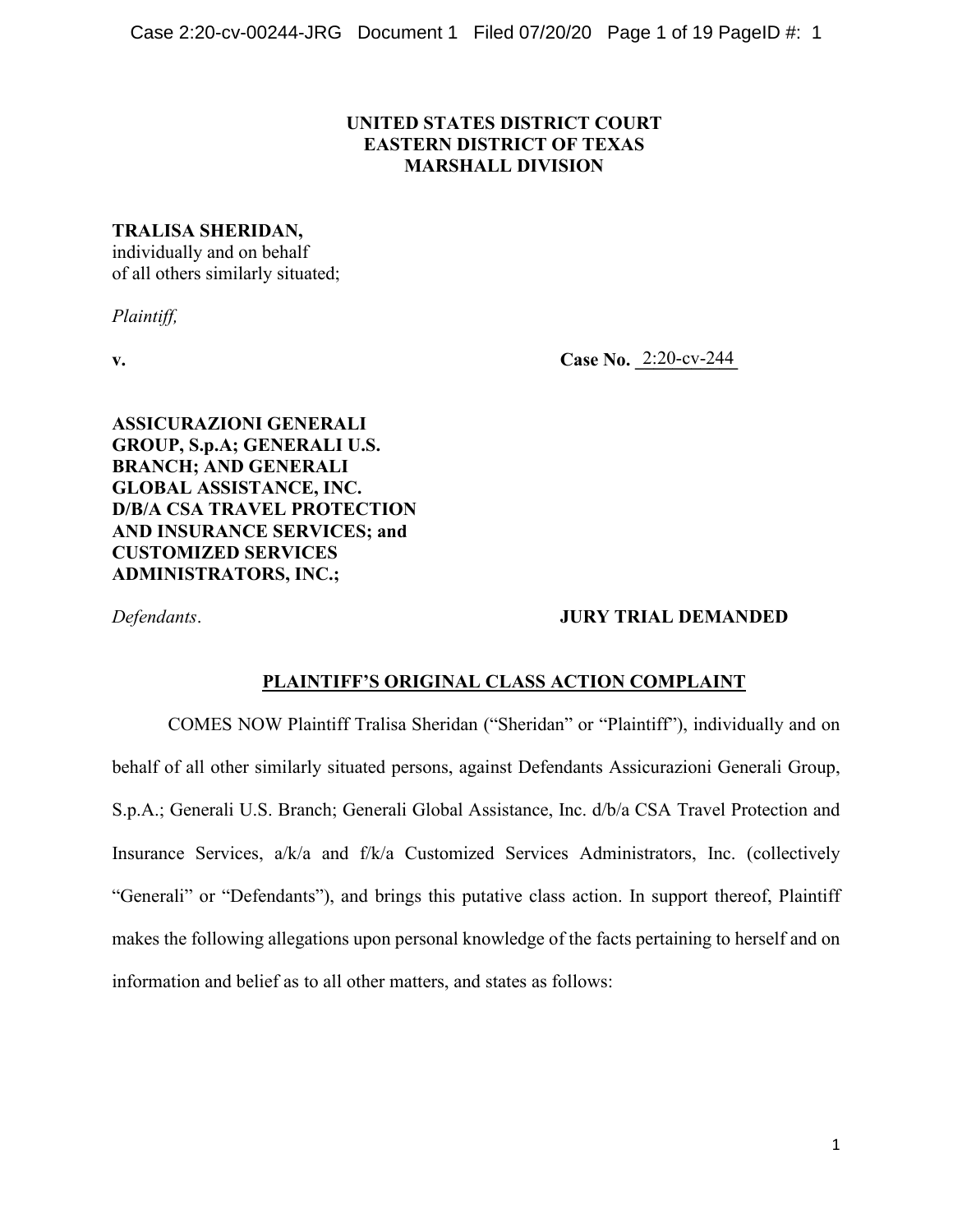### **I. NATURE OF ACTION**

This is a class action arising out of Defendants' acts and omissions amounting to a breach of contractual duty, under the terms of travel insurance policies Defendants issued to Plaintiff. Defendants contracted to indemnify Plaintiff and all others similarly situated for pecuniary and other losses and damages incurred as a result of covered events that prevented insureds from taking their planned trip. Plaintiff's claims, as well as the claims of each proposed class member, are supported by the written provisions of the Master Policy for travel protection insurance underwritten and administered to them by Defendants, Master Policy No. TMP10010 (the "Policy"). *See* **Exhibit A**, The Policy, Master Pol. No. TMP100010.

- 1. Defendants have caused substantial harm to Plaintiff and the proposed class by improperly refusing to issue reimbursement for trip cancellations explicitly covered by the Policy. Plaintiff has been completely denied reimbursement for her Trip Cancellation Claim ("Claim"). Upon information and belief, Defendants have effectively adopted an approach to categorically issue denials to every Claim arising during the natural disaster that was brought on by COVID-19. Defendants refused to pay COVID-19 related trip cancellations by others insured under the Policy, whether said claimants submitted claims requesting indemnity for: (a) the Maximum Limit(s) Per Person or Plan for Trip Cancellation as listed on their respective Schedules of Benefits; (b) actual damages incurred due to trip cancellations; or (c) the price of the premiums initially paid by the insureds for Policies.
- 2. Plaintiff brings this action on behalf of herself and all other similarly situated individuals. Plaintiff seeks to recover compensatory, as well as declaratory and injunctive relief.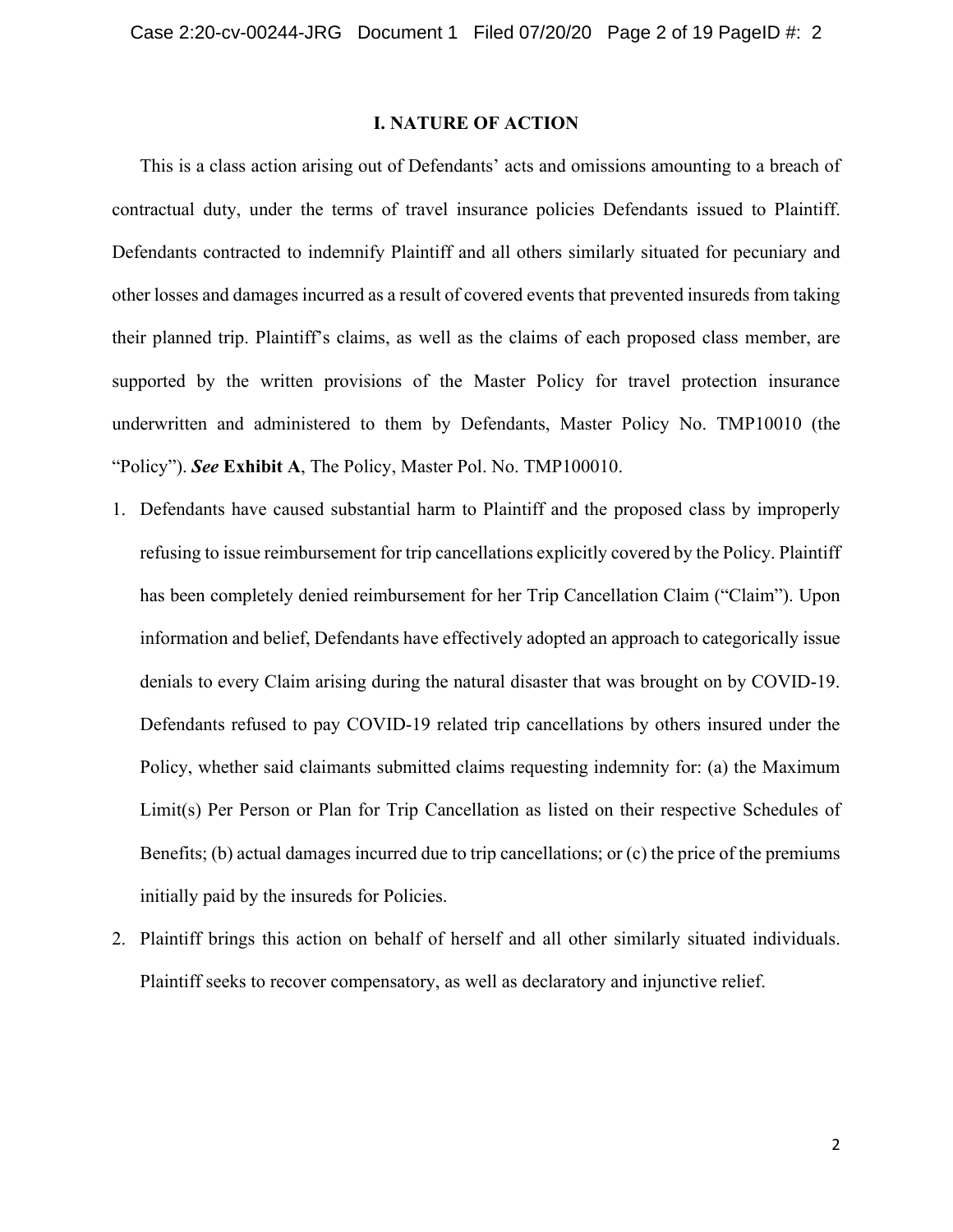#### **II. PARTIES**

- 3. Plaintiff Tralisa Sheridan is a citizen of the United States residing in the City of White Oak in Gregg County, Texas.
- 4. Defendant Assicurazioni Generali Group, S.p.A. (or "Generali Group") is an Italian corporation that regularly conducts business in Texas, with its principal place of business located in Trieste, Italy.
- 5. Defendant Generali U.S. Branch (or "Generali U.S.") is a Maryland corporation with its principal place of business located in New York, New York. Generali Group is licensed to do business in all 50 states as well as in the District of Columbia; specifically, Generali U.S. is engaged in the business of issuing insurance policies that are underwritten by Generali Group.
- 6. Defendant Generali Global Assistance, Inc. (or "GGA") is a New York corporation with its principal place of business in Bethesda, Maryland and branches in Alabama, Arizona, Florida, Georgia, Indiana, Kentucky, Maine, Maryland, Massachusetts, Minnesota, Mississippi, Missouri, Montana, Nevada, New Mexico, North Dakota, Ohio, Pennsylvania, South Dakota, and West Virginia.
- 7. GGA also does business under the name Europ Assitance USA, Inc. in Idaho and Michigan.
- 8. GGA is formerly and alternatively known as Customized Services Administrators, Inc. ("CSA"). CSA registered the trademark "CSA Travel Protection" in 2003.
- 9. CSA is an active California corporation with its principal place of business in California and branches in Alabama, Arizona, Arkansas, Colorado, Florida, Georgia, Hawaii, Indiana, Kentucky, Maine, Massachusetts, Minnesota, Missouri, Montana, New Mexico, Nevada, North Carolina, North Dakota, Ohio Oklahoma, Pennsylvania, South Carolina, South Dakota, Texas, Virginia, West Virginia, and Wyoming.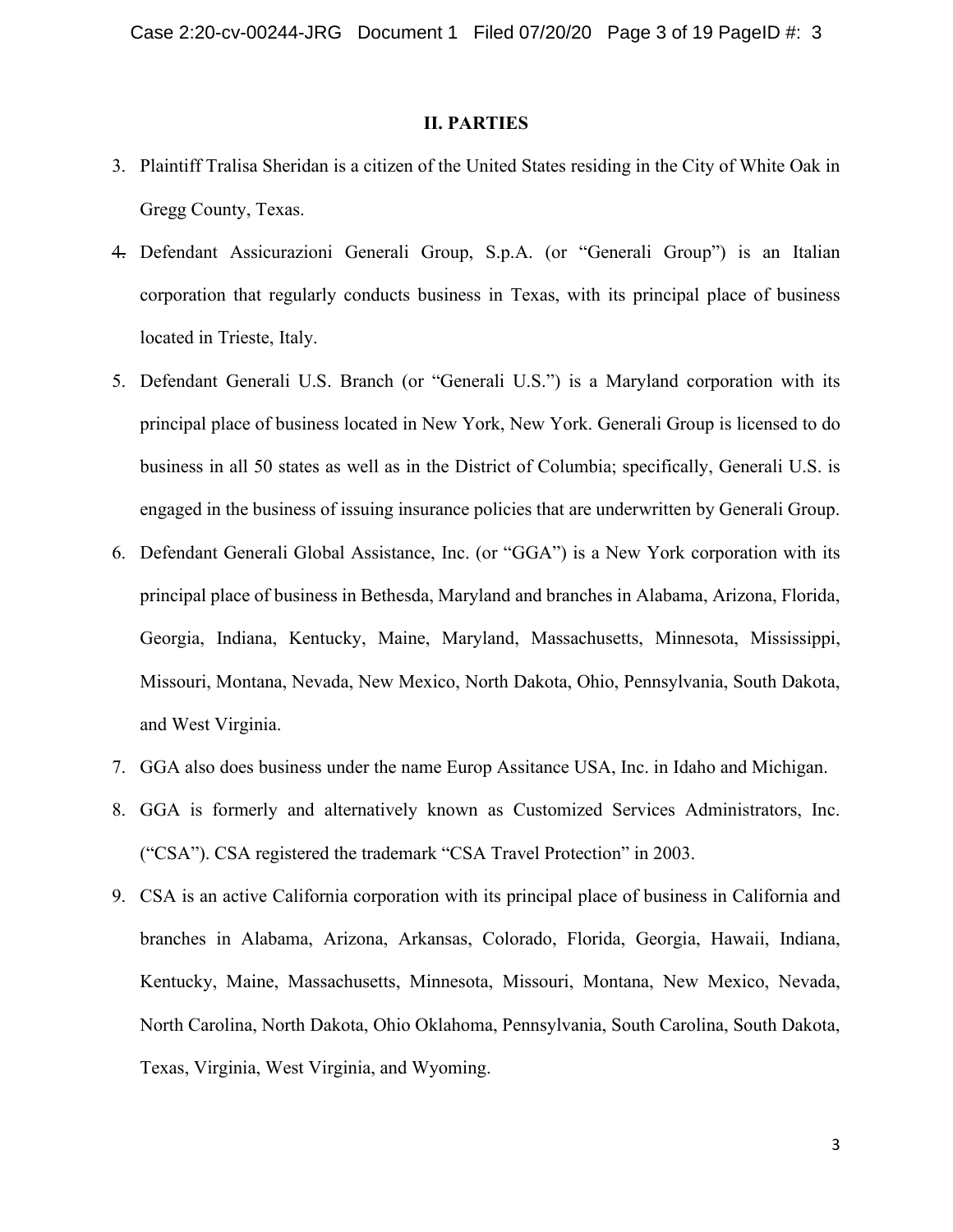- 10. Five of the above-mentioned CSA branches are alternatively known as Generali Global Assistance and Insurance Services.<sup>[1](#page-3-0)</sup>
- 11. Because of the unitary nature of Generali's businesses, all above-listed Defendant entities; Generali Group, Generali U.S., GGA, and CSA, shall hereinafter be referred to and treated collectively as "Generali" or "Defendants" unless addressed separately.
- 12. Currently and at all times relevant herein, Generali, through its practices and relationships with its subsidiaries and alternate business names under which it carries out a vast majority of its U.S. business, has consistently shown an existing unity of ownership, of operation, and of use sufficient to definitively establish the unitary nature of Generali's business. Specifically, in addition to the clear unity of ownership as set forth above, Generali's operational unity is evidenced by central advertising, accounting, and management in the United States; further, Generali has demonstrated unity of use in its general system of operation.
- 13. For the foregoing reasons, all Defendant Generali entities can be said to maintain the same registered agent in Texas, Corporation Service Company d/b/a CSC-Lawyers Incorporating Service Company, who can be served at 211 E. 7th Street, Suite 620, Austin, Texas 78701.

#### **III**. **JURISDICTION AND VENUE**

14. This Court has subject matter jurisdiction over this action pursuant to 28 U.S.C. §1332(d)(2)(A), as modified by the Class Action Fairness Act of 2005, because at least one member of the Class is a citizen of a different state than Defendant; there are more than 100 members of the Class; and upon information and belief the aggregate amount in controversy exceeds \$5,000,000.00 exclusive of interest and costs.

<span id="page-3-0"></span><sup>1</sup> Arkansas, Hawaii, Indiana, Maine, and Utah.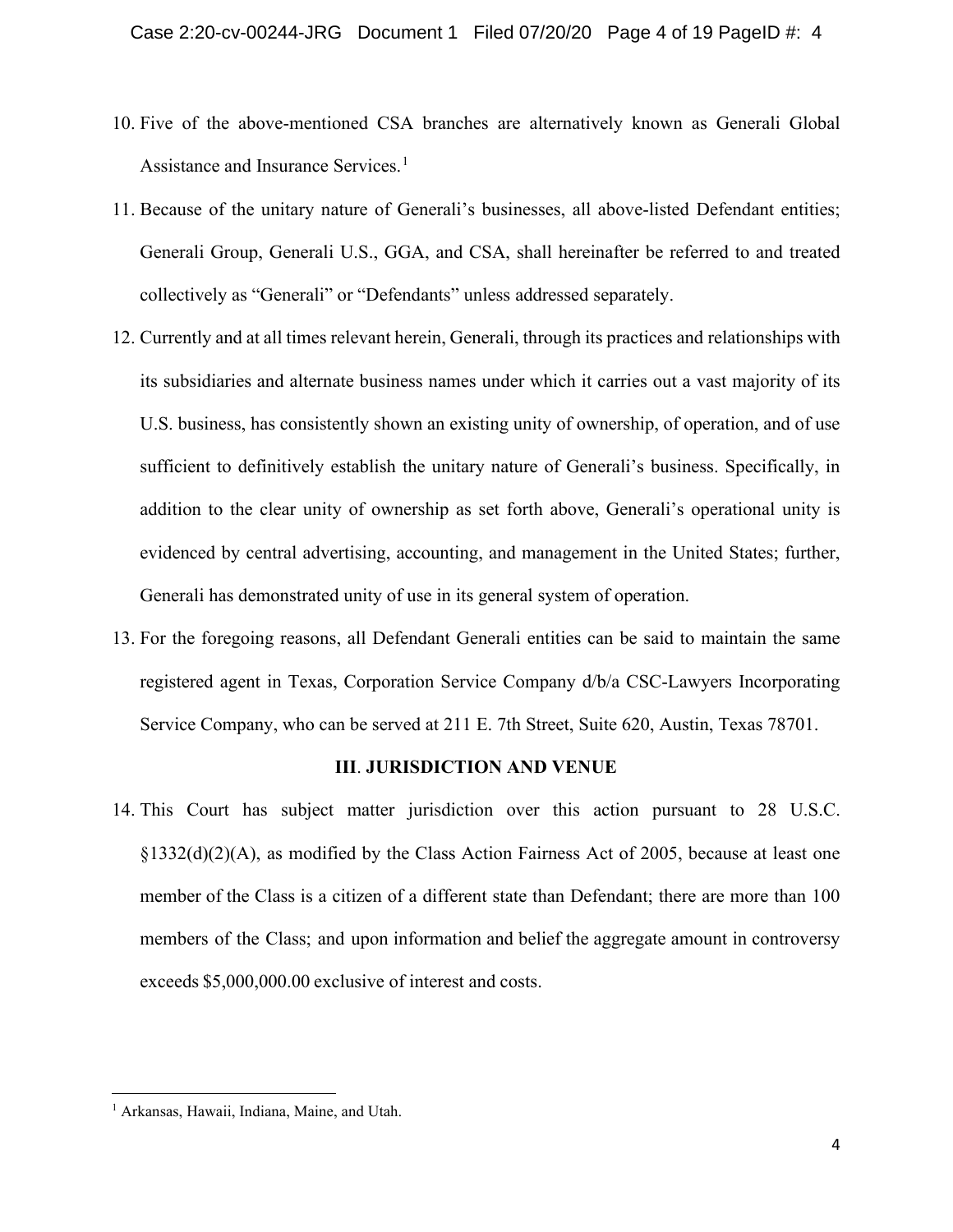- 15. This Court has general jurisdiction over Defendants because they have purposefully availed themselves of the benefits and protections of the state by conducting continuous and systematic business operations that are so substantial in this judicial district so as to render it essentially at home in this state. Generali Group underwrites insurance policies in the United States through Generali U.S. Branch. Generali U.S. is licensed to do business in the state of Texas and underwrites insurance policies to residents of this district. GGA conducts business under its fictitious business name, CSA, which administers plans to residents of this district. CSA has an active branch located within the state of Texas and holds an active license with the Texas Department of Insurance.<sup>[2](#page-4-0)</sup>
- 16. This Court has specific jurisdiction over Defendant's United States entities; Generali U.S., GGA, and CSA, pursuant to Texas's long-arm statute.<sup>[3](#page-4-1)</sup> Generali, by and through its U.S. entities, does business in Texas by contracting with Policy purchasers to insure against risk and loss related in whole or in part to the state.
- 17. Venue is proper in the Eastern District of Texas pursuant to 28 U.S.C. § 1391 in that all or a substantial part of the events or omissions giving rise to Plaintiff's claims occurred within the Eastern District of Texas.

### **IV. FACTUAL BACKGROUND**

18. On March 26, 2019, Plaintiff used the online vacation booking website VRBO.com to book accommodations for her daughter's destination wedding in Florida the following Spring.

<span id="page-4-0"></span><sup>2</sup> License/Registration Number(s): 19884, 19885

<span id="page-4-1"></span><sup>&</sup>lt;sup>3</sup> Texas courts have jurisdiction over disputes concerning contracts concluded between a Texas resident and a nonresident where 'either party is to perform the contract in whole or in part in this state.' A nonresident does business in Texas if the nonresident contracts by mail or otherwise with a Texas resident and either party is to perform the contract in whole or in part in this state. Tex. Civ. Prac. & Rem. Code Ann. § 17.042(1).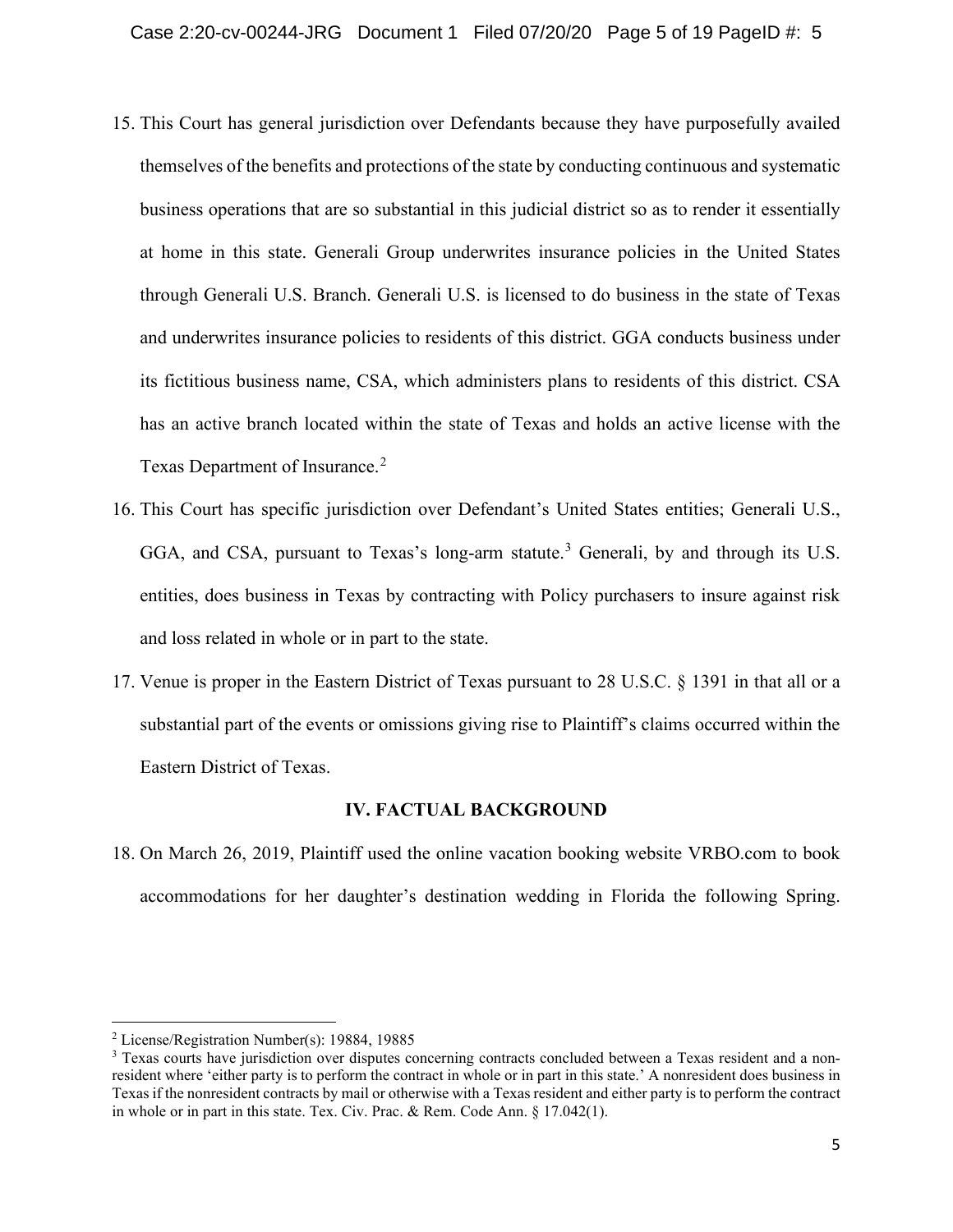#### Case 2:20-cv-00244-JRG Document 1 Filed 07/20/20 Page 6 of 19 PageID #: 6

Plaintiff paid approximately \$3,500 through VRBO to reserve oceanfront vacation rental accommodations.

- 19. Upon checkout on VRBO's booking site, Plaintiff elected to pay an optional, additional fee of \$180.84 for a travel insurance coverage plan ("CSA Travel Protection" or "Plan"). *See* **Exhibit B,** Policy Confirmation Letter Email (3.26.19).
- 20. Plaintiff had travel plans in place for herself, her husband, her son, her parents, her son-in law's family, and their local pastor from their Texas hometown who was to travel with the group in order to marry the bride and groom in Florida (collectively, the "wedding party" or "group").
- 21. Plaintiff and the wedding party intended to drive to Florida on March 21, 2020 and return on March 28, 2020. The ceremony was set to be held oceanside, on the sands of Navarre Beach in Santa Rosa County, Florida. Plaintiff booked the beachside rental in order to accommodate the entire wedding party except for the bridal party.

#### **The COVID-19 Pandemic**

- 22. On January 21, 2020, the first case of Coronavirus ("COVID-19") was diagnosed in the United States.
- 23. Within ten days of the first U.S. diagnosis, approximately 8,000 Americans were confirmed infected by the life-threatening virus.
- 24. On January 30, 2020, the World Health Organization quickly declared COVID-19 a "Global Health Emergency;" a "Public Health Emergency of International Concern," on the next day, the President declared COVID-19 a public health emergency.
- 25. On February 11, 2020, five days after the first coronavirus death in the U.S., the coronavirus was given its official name, COVID-19, by the World Health Organization.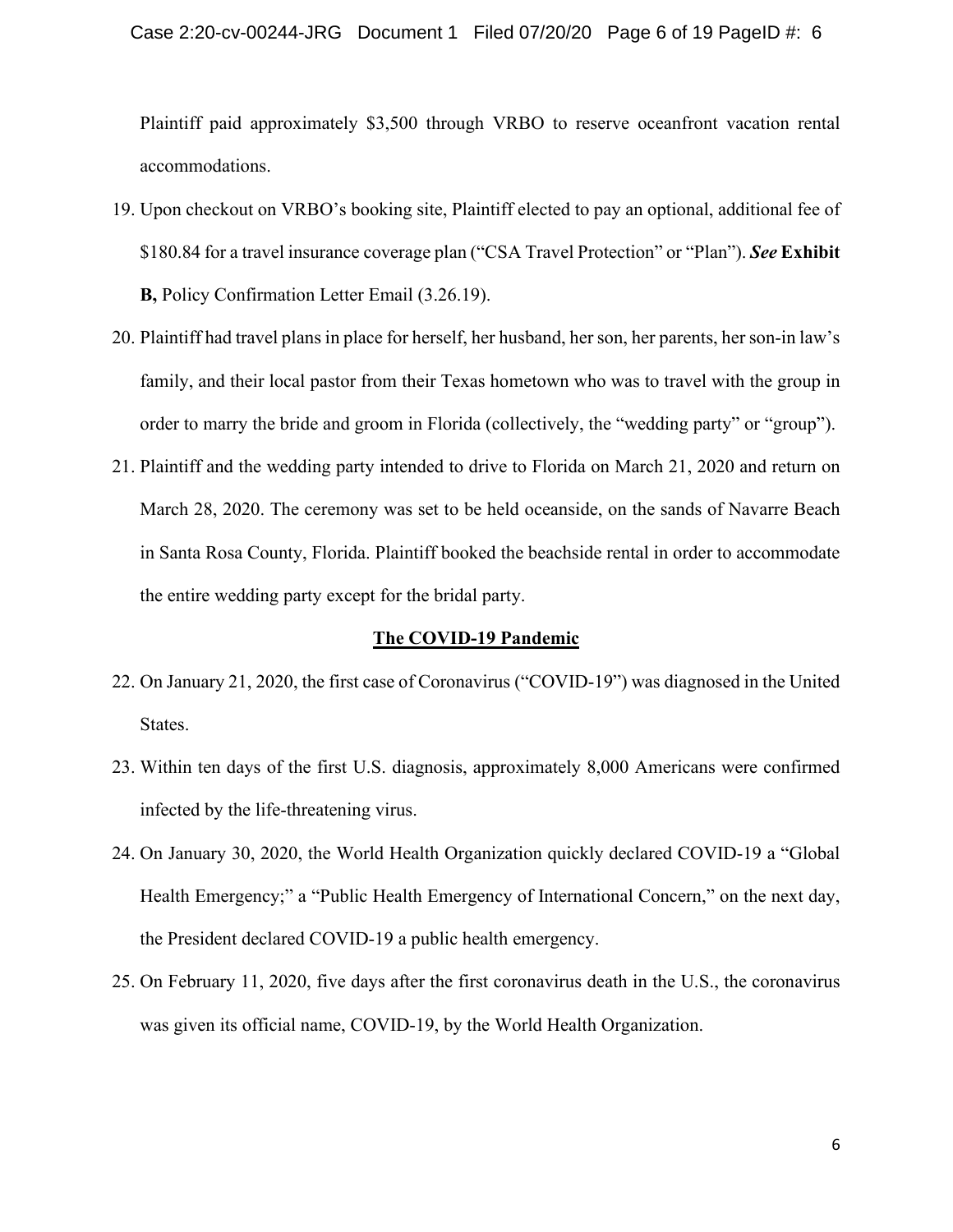- 26. CDC officials said it was the first quarantine order issued by the federal government in over 50 years.
- 27. On February 21, 2020, Dr. Nancy Messonnier, director of the CDC's National Center for Immunization and Respiratory Diseases, told reporters that U.S. health officials were preparing for the coronavirus to become a pandemic.<sup>[4](#page-6-0)</sup>
- 28. On February 29, 2020, the U.S. government issued a "do not travel" warning and prohibited travel between the United States and several countries with COVID-19 outbreaks.
- 29. On March 1, 2020, Florida Governor Ron DeSantis declared a State of Emergency. DeSantis delegated Florida's State Health Officer to "take any action necessary to protect the public health," for as long as the emergency lasted."<sup>[5](#page-6-1)</sup> The Florida Department of Health was given the power to make decisions on quarantining people and cancelling events. Dr. Jose Szapocznik, a professor of Public Health Sciences at the University of Miami, said: "It's sort of like your building is on fire. You as a firefighter don't call your boss and say, 'can I turn on the hose?'"[6](#page-6-2)
- 30. After the Florida governor's March 1 declaration, Plaintiff's wedding coordinator, Gold Coast Event Services, cancelled on Plaintiff and her family.
- 31. On March 4, The World Health Organization raised the mortality rate of coronavirus up to 3.4%. In comparison, the seasonal flu kills fewer than 1% of those infected.
- 32. On March 5, 2020, the President was precluded from travelling to Florida for a Health Technology convention he had been planning to attend, as the event was cancelled for the first

<span id="page-6-0"></span><sup>4</sup> https://www.usatoday.com/story/news/world/2020/02/21/coronavirus-who-contain-outbreak-iran-deaths-southkorea-cases/4829278002/

<span id="page-6-1"></span><sup>5</sup> https://www.flgov.com/wp-content/uploads/orders/2020/EO\_20-51.pdf

<span id="page-6-2"></span><sup>6</sup> https://www.nbcmiami.com/news/local/florida-is-under-a-public-health-emergency-what-does-that-mean/2200677/ (stating also "A public health emergency can last as long as it needs to.")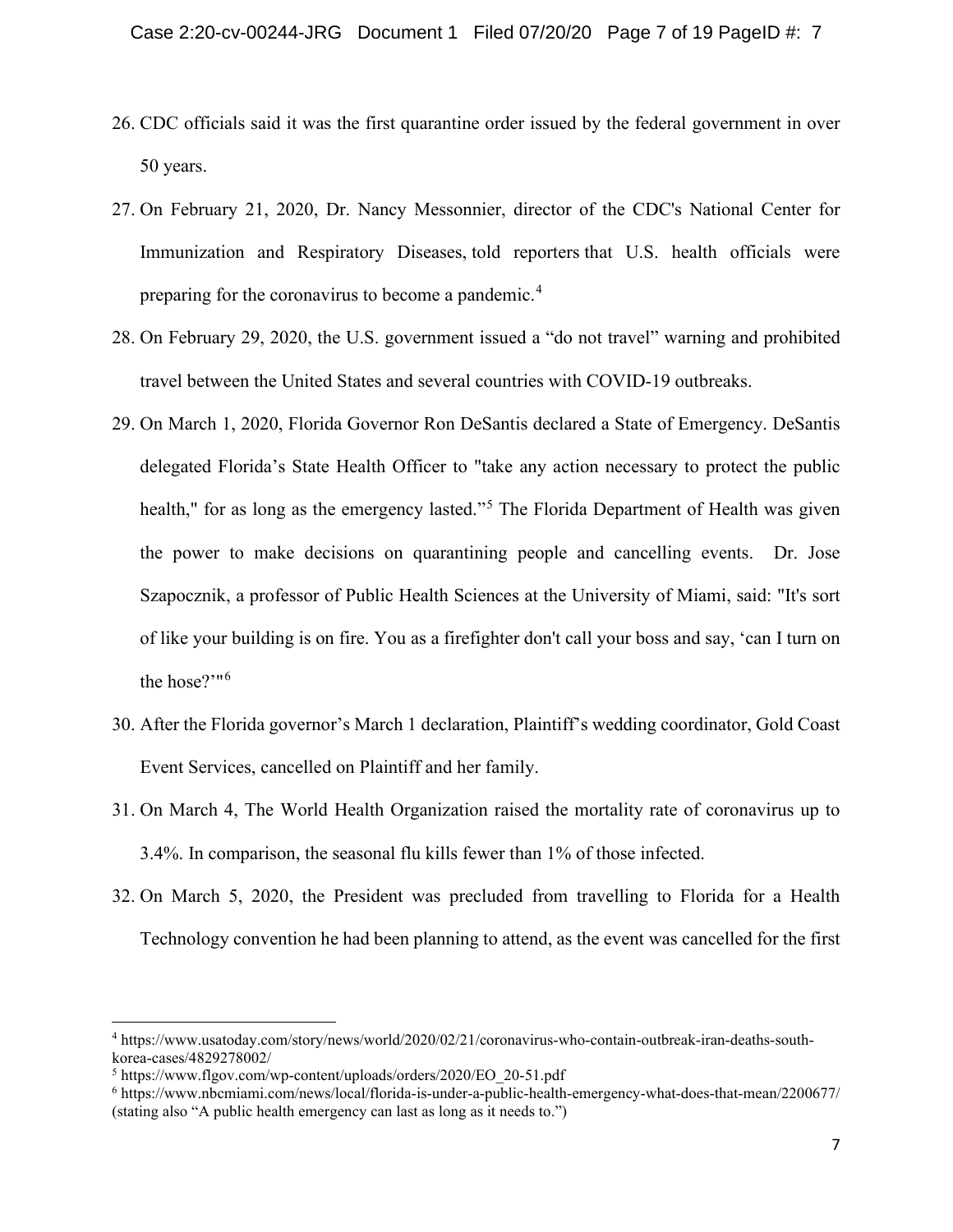time in 58 years due to the convention's announced cancellation. Cancellation was deemed "unavoidable" by the convention, in order to meet its "obligation to protect the health and safety of [its] global community, employees and local residents," a news release said.<sup>[7](#page-7-0)</sup>

- 33. On March 11, 2020, the same day the World Health Organization reclassified COVID-19 as a worldwide pandemic, the CDC awarded Florida \$27 million to stop the virus's spread.
- 34. On March 13, 2020, the President declared a "National Emergency," which he said freed up nearly \$50 billion in additional disaster funding. The same day, Texas Governor Greg Abbott declared a "State of Disaster" in Texas.

His order read:

NOW, THEREFORE, I, GREG ABBOTT, Governor of the State of Texas, do hereby certify that *COVID- 19 poses an imminent threat of disaster*. In accordance with the authority vested in me by Section 418.014 of the Texas Government Code, *I hereby declare a state of disaster for all counties in Texas.*[8](#page-7-1)

- 35. March 13, 2020 was also an eventful day in Florida when Florida Governor Ron DeSantis announced a spike in Florida cases upon discovery of thirteen new positive cases. Governor DeSantis also announced that the state had only received less than half the amount of COVID-19 testing kits that had been ordered.
- 36. On March 16, 2020, the President issued the *President's Coronavirus Guidelines for America*, known also as the "30 Days to Slow the Spread" campaign, which called for Americans **to avoid social gatherings of more than 10 people for the next 15 days** and to **limit discretionary travel**, among other guidelines. The CDC had published a page on its official website dedicated to COVID-19, including links to additional CDC guidelines published in furtherance of the "stop the spread" initiative. Under the site's "Travel" drop-down tab, travel-

<span id="page-7-0"></span><sup>7</sup> https://www.clickorlando.com/news/local/2020/03/05/health-it-conference-trump-planned-to-attend-in-orlandocanceled-amid-coronavirus-fears/

<span id="page-7-1"></span><sup>8</sup> https://gov.texas.gov/news/post/governor-abbott-declares-state-of-disaster-in-texas-due-to-covid-19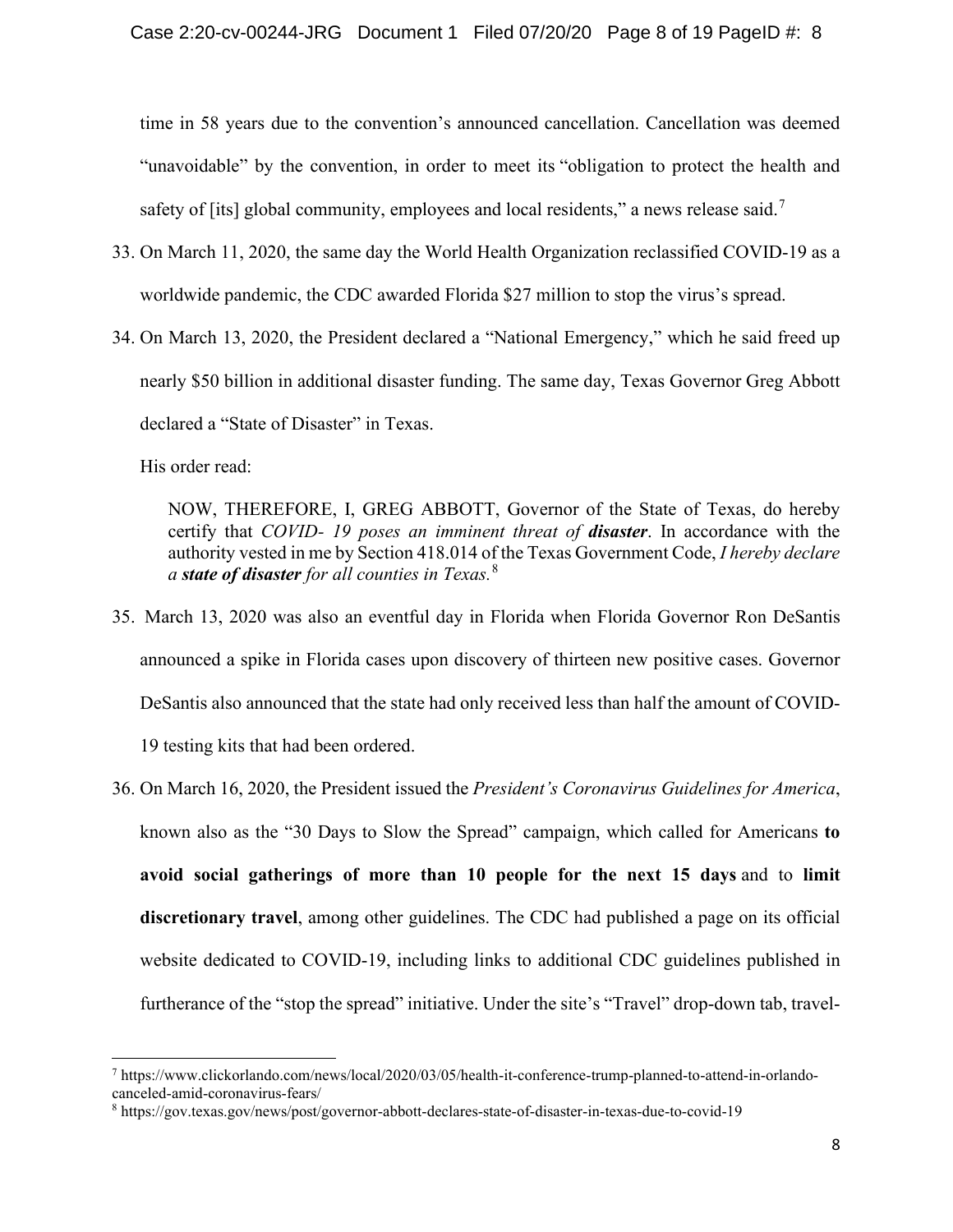specific informational pages were made available, such as one titled "Travel in the US." The

page listed seven key inquiries to ask oneself "if you are thinking about traveling away from

your local community:"

# **Is COVID-19 spreading where you're going?**

You can get infected while traveling.

## **Is COVID-19 spreading in your community?**

Even if you don't have symptoms, you can spread COVID-19 to others while traveling.

## **Will you or those you are traveling with be within 6 feet of others during or after your trip?**

Being within 6 feet of others increases your chances of getting infected and infecting others.

**Are you or those you are traveling with more likely to get very ill from COVID-19?**

Individuals who have an increased risk of severe illness from COVID-19 should limit their travel.

**Do you live with someone who is more likely to get very ill from COVID-19?** If you get infected while traveling you can spread COVID-19 to loved ones when you return, even if you don't have symptoms.

**Does the state or local government where you live or at your destination require you to stay home for 14 days after traveling?**

Some state and local governments may require people who have recently traveled to stay home for 14 days.

**If you get sick with COVID-19, will you have to miss work or school?**

People with COVID-19 disease need to stay home until they are no longer considered infectious.<sup>[9](#page-8-0)</sup>

37. Governor DeSantis ordered that all bars and nightclubs be shut down state-wide and that

students would not return to class until at least mid-April. A study was released that

day, finding that viable virus could be detected up to three hours later in the air, up to four

hours on copper, up to 24 hours on cardboard, and up to two to three days on plastic and

stainless steel.<sup>[10](#page-8-1)</sup> The next day a new CDC report was released, showing that people of all ages

were at risk for contracting the virus.

<span id="page-8-0"></span><sup>9</sup> https://www.cdc.gov/coronavirus/2019-ncov/travelers/travel-in-the-us.html

<span id="page-8-1"></span><sup>10</sup> https://www.usatoday.com/story/news/health/2020/03/18/heres-how-long-coronavirus-can-live-surfaces-and-airstudy/2863287001/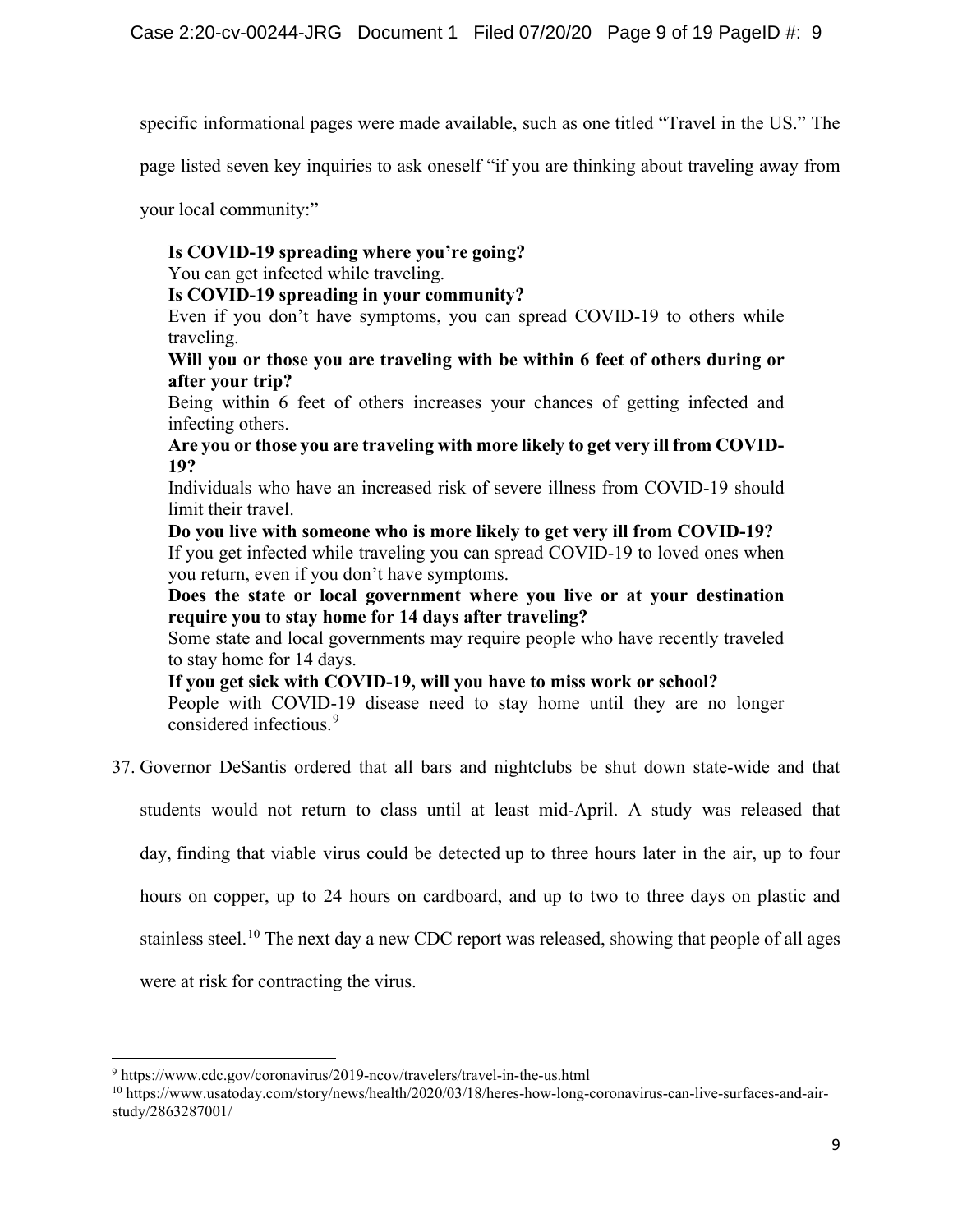- 38. On March 19, 2020, three days before Plaintiff's scheduled departure date, the U.S. surpassed 10,000 cases.
- 39. On March 20, 2020, as of 6 p.m., the number of Florida-related cases was 563. 510 cases in Florida residents and 53 non-Florida residents who were diagnosed while visiting the Sunshine State.<sup>[11](#page-9-0)</sup> Orange County, Florida instituted a curfew.<sup>[12](#page-9-1)</sup>
- 40. On March 22, 2020, Florida's Governor sent a letter to the President formally requesting that the President declare a Major Disaster for the State of Florida and include in the declaration the activation of multiple FEMA programs."
- 41. Plaintiff and her group planned to head to Florida from their home in White Oak, Texas. Unfortunately, the group's plans to travel by automobile raised even more issues by March  $19<sup>th</sup>$ , when concerns were raised over the availability of fuel, or lack thereof, at gas stations across the nation.

#### **Plaintiff's Trip Cancellation**

- 42. On March  $19<sup>th</sup>$ , Plaintiff relying upon the guidelines and warnings from all levels of government and from the President, realizing that her accommodations at her destination were inaccessible decided to cancel their reservation. *See* **Exhibit C,** Accommodation Cancellation Confirmation (3.19.20).
- 43. The road trip out of Texas would have involved travelling through Alabama, Louisiana, and Mississippi to reach their Florida destination. Mississippi's governor had declared a state of emergency on March 14, and by March 29, the day Plaintiff and the wedding party would have been driving back home, Texas Governor Greg Abbott had officially announced that travel by

<span id="page-9-0"></span><sup>11</sup> https://www.clickorlando.com/news/local/2020/03/20/florida-now-at-520-coronavirus-cases-10-deaths/

<span id="page-9-1"></span><sup>12</sup> https://www.clickorlando.com/news/local/2020/03/20/orange-county-implements-county-wide-curfew-duringcoronavirus-pandemic/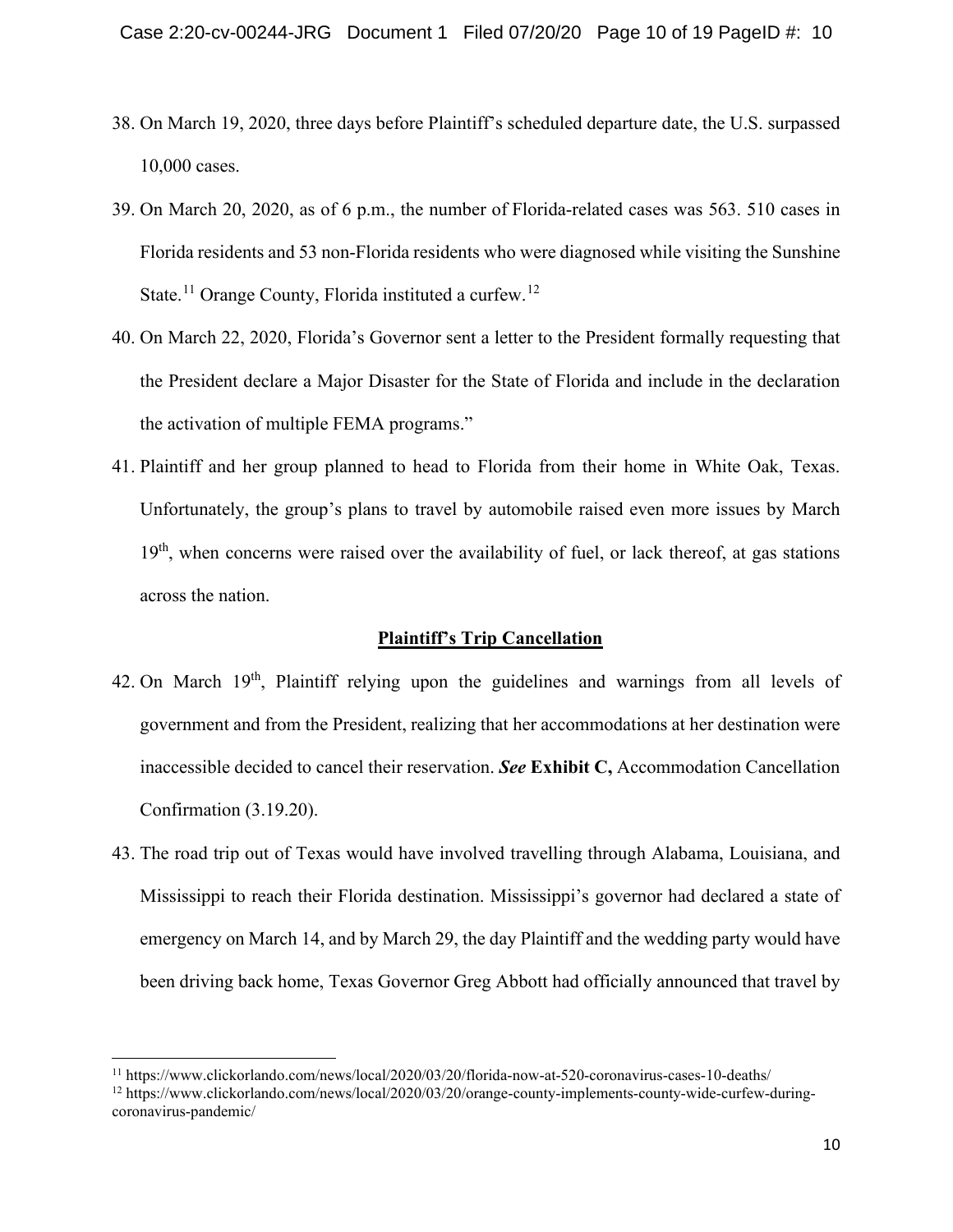road from any location in the state of Louisiana into Texas would require a 14-day selfquarantine. Multiple highway electronic signs were placed in directions between Louisiana and Texas, warning drivers that personal travel from Louisiana must quarantine.

- 44. On March 21, Florida's numbers showed 706 cases confirmed in Florida residents and 57 confirmed in non-Florida residents. Navarre Beach was shut down by Santa Rosa County that day.
- 45. Plaintiff purchased the Policy at the same time she booked the accommodations in late March 2019, she could not have possibly foreseen (nor could anyone) the outbreak of a worldwide viral pandemic that would unfold almost a year later.

### **Defendants' Complete Denial of Plaintiff's Claims as an Insured Policyholder**

- 46. Plaintiff called Defendants on March 21, 2020, the day of her scheduled Trip Departure Date, following the Policy clause stating "Should you have a dispute concerning your premium or about a claim you should contact Generali US Branch first."[13](#page-10-0) Plaintiff called the Program Administrators (CSA's) toll-free telephone number listed on that page of the Policy. Once on the line with a CSA agent, she was told that she needed to submit her claim using the online "eClaims portal" at https://homeaway-travel-us.eclaims.csaclaims.com/.
- 47. The next day, March 22, Plaintiff submitted her claim through the online eClaims portal as soon as she was able to, because the process took approximately 45 minutes and she had to find time to set aside for the process. She received an email confirmation that her Claim had been submitted. *See* **Exhibit D,** Email Confirmation, Trip Cancellation Claim Filed (3.22.20).
- 48. It was not until 38 days later, April 29, that Plaintiff received a notification on the eClaims portal stating: "We're sorry to inform you that your claim has been denied. You will receive

<span id="page-10-0"></span><sup>13</sup> Policy p. 31.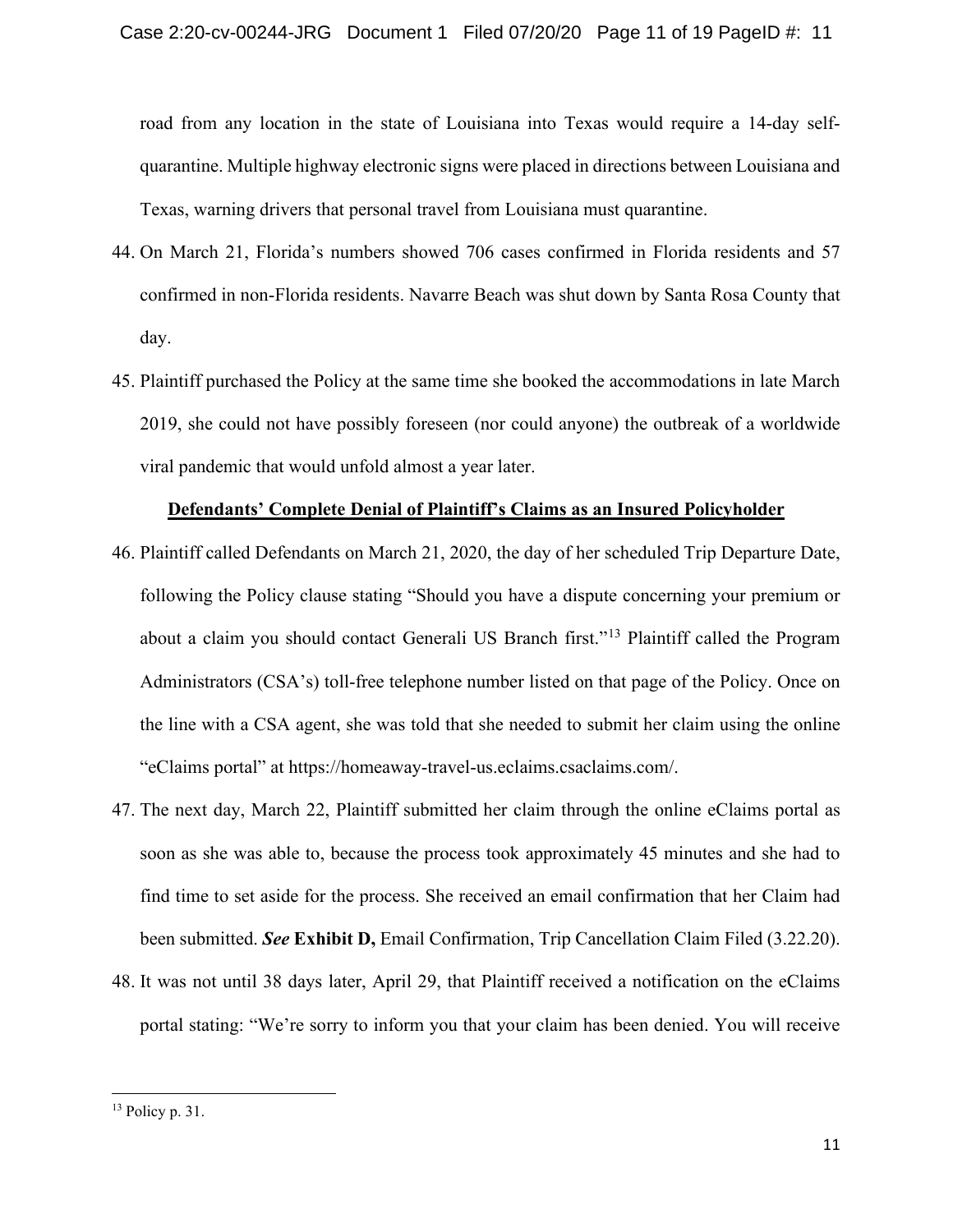an email with detailed explanations shortly." *See* **Exhibit E,** eClaims portal Summary of Claim No. 20024681-01. Plaintiff received the same message, and nothing more, repeated each time she visited the eClaims portal for updates on April 29, April 30, May 4, and May 6. As of the date of this Complaint, Plaintiff has yet to receive any form of "email with detailed explanations" as promised in the eClaims portal message.

- 49. The Policy provides coverage for Trip Cancellation, among other events.
- 50. The Trip Cancellation Benefit Rider states:

Benefits will be paid, up to the amount in the Schedule, for the forfeited, prepaid, nonrefundable, non-refunded and unused published Payments that you paid for your Trip, if you are prevented from taking your Trip due to one of the following unforeseeable Covered Events that occur before departure on your Trip to you or your Traveling Companion, while your coverage is in effect under this Policy.

# **"Covered Events" Under the Policy**

# *Inaccessible Accommodation Coverage*

51. The Policy's lists the following item (hereinafter "Inaccessible Accommodations Coverage")

under "Covered Events:"

Your Accommodations at your destination made inaccessible due to fire, flood, volcano, earthquake, hurricane or other natural disaster. We will only pay benefits for losses occurring within 15 calendar days after the event renders the destination inaccessible. For the purpose of this coverage, inaccessible means your Accommodations can not be reached by your original mode of transportation. Benefits are not payable if the event occur or if a hurricane is named prior to or on your Trip Cancellation Coverage Effective Date.<sup>[14](#page-11-0)</sup>

52. Due to the COVID-19 pandemic, the President of the United States officially approved

declarations of disaster for Texas and Florida, Plaintiff's domicile and trip destination. The

President also, in declaring the pandemic a "national emergency," invoked the Robert T.

Stafford Disaster Relief and Emergency Assistance Act, 42 U.S.C. § 5121 *et seq.*, which is

<span id="page-11-0"></span> $14$  Policy, p. 17.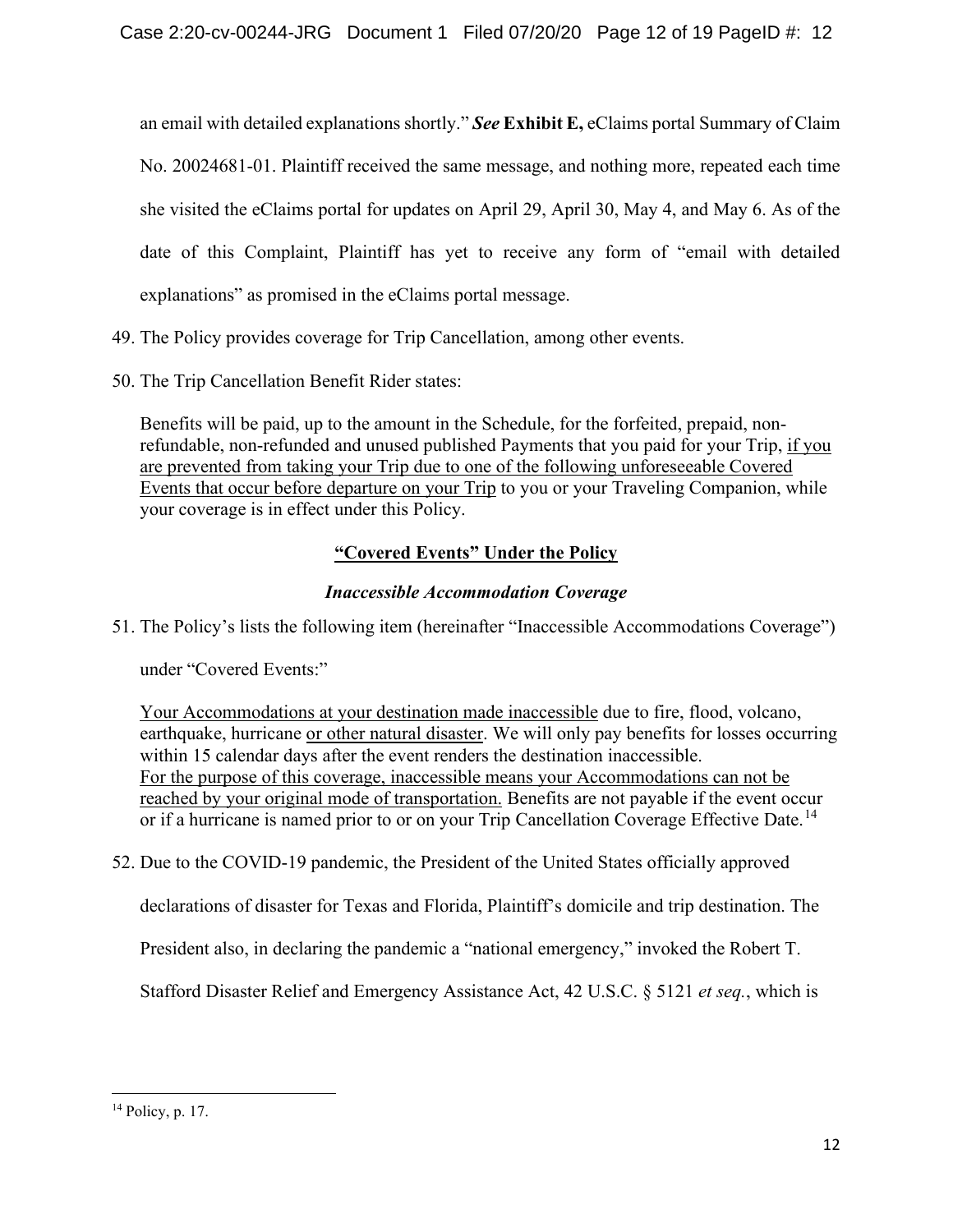the statutory authority for most federal disaster response activities. The President's Disaster Relief Fund, managed by FEMA, is used to fund various "disaster assistance programs."

53. The declarations of disaster throughout the country and, specifically as to Plaintiff's case, in Texas and Florida, had already been officiated as of the date of Plaintiff's Trip Cancellation.

# *Quarantine Coverage*

54. Further, the Policy's "Covered Events" specifically provide for coverage in the event of

"Being hijacked or Quarantined," and "Quarantine" *is* a Defined Term set forth in the Policy

and stated specifically as follows: "QUARANTINE means the enforced isolation of your or

your Traveling Companion, for the purpose of preventing the spread of illness, disease or

pests."

# **Generali's Blanket Denial of All Claims Filed as a Result of COVID-19 Effects**

*55.* Generali, in "A Message to [their] Customers About Coronavirus," stated:

As of January 29, 2020, the Coronavirus (COVID-19) outbreak was considered a foreseeable event. Consequently, any event(s) related to COVID-19 for all new travel policies purchased on or after January 29,  $2020^{15}$  $2020^{15}$  $2020^{15}$  may thereby be excluded in accordance with the terms and conditions of the Policy. In addition, there will be no coverage for COVID-19 related losses occurring on or after March 11, 2020, the date COVID-19 was formally declared a pandemic by the World Health Organization. Please note, our plans will not cover fear of travel. Customers are strongly encouraged to read their Description of Coverage or Insurance Policy (https://www.qeneralitravelinsurance.com/retrievepolicy.html) for details regarding their available coverage.

# *See* **Exhibit F,** Generali COVID-19 Notice.

56. Despite unambiguous language in the policy, which is a fully integrated insurance agreement,

Defendants breached the policy by failing to indemnify Plaintiff for the losses she incurred as

a result of the forced cancellation of her travel plans due to a covered event.

<span id="page-12-0"></span><sup>&</sup>lt;sup>15</sup> While this condition is inapplicable to Plaintiff because she purchased her Policy in 2019, it does apply to potentially thousands of Class Members who will be subject to the condition due to their date of Policy purchase.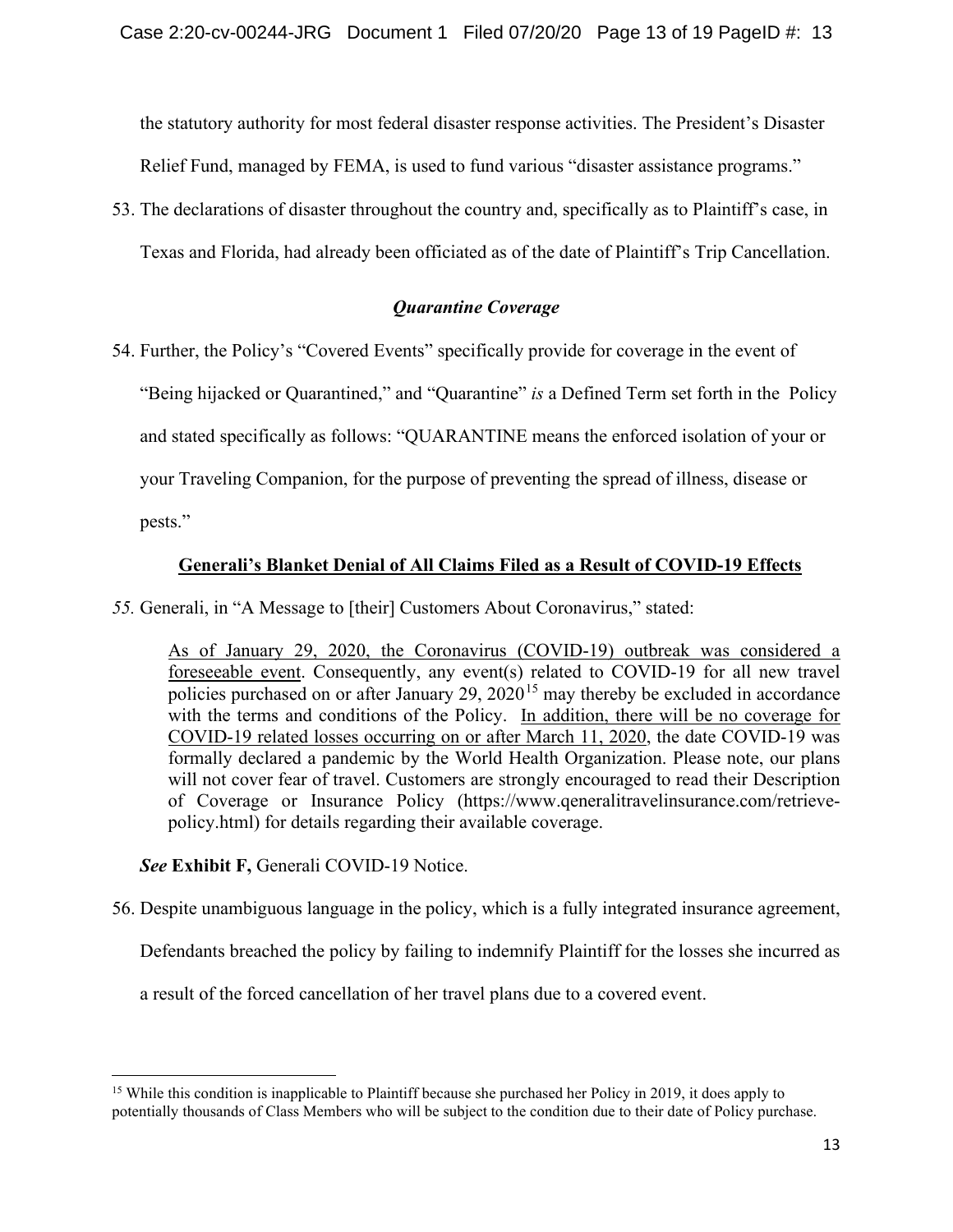# **V. CLASS ALLEGATIONS**

57. Plaintiff brings this action, individually, and on behalf of a nationwide class, pursuant to

Federal Rule of Civil Procedure Federal Rules of Civil Procedure 23(a), 23(b)(1), 23(b)(2),

 $23(b)(3)$  and/or  $23(c)(4)$ , defined as follows :

## **Nationwide Class**

All persons located within the United States that purchased Generali insurance plans accompanied by the Policy and were prevented from taking a trip as a result of a covered event during the COVID-19 pandemic who have incurred out of pocket Trip Cancellation expenses.

58. In the alternative to the Nationwide Class, and pursuant to Federal Rule of Civil Procedure,

Rule  $23(c)(5)$ , Plaintiff seeks to represent the following state class only in the event

59. that the Court declines to certify the Nationwide Class above. Specifically, a "State Class" consisting of the following:

# **Texas Class**

All persons in Texas that purchased Generali insurance plans accompanied by the Policy and were prevented from taking a trip as a result of a covered event during the COVID-19 pandemic who have incurred out of pocket Trip Cancellation expenses.

- 60. Excluded from the class(es) are Defendants, any entities in which Defendants have a controlling interest, any of the officers, directors, or employees of the Defendants, the legal representatives, heirs, successors, and assigns of the Defendants, anyone employed with Plaintiff's counsels' firms, any Judge to whom this case is assigned, and his or her immediate family.
- 61. **Numerosity.** The Class is so numerous that joinder of all members is impracticable. Due to the nature of the insurance involved, the members of the Class are geographically dispersed throughout the United States. While the exact number of Class members is information not readily available at this time, as only Generali possesses the data to determine a numerical figure to indicate the Policies sold throughout the US that have resulted in myriad claims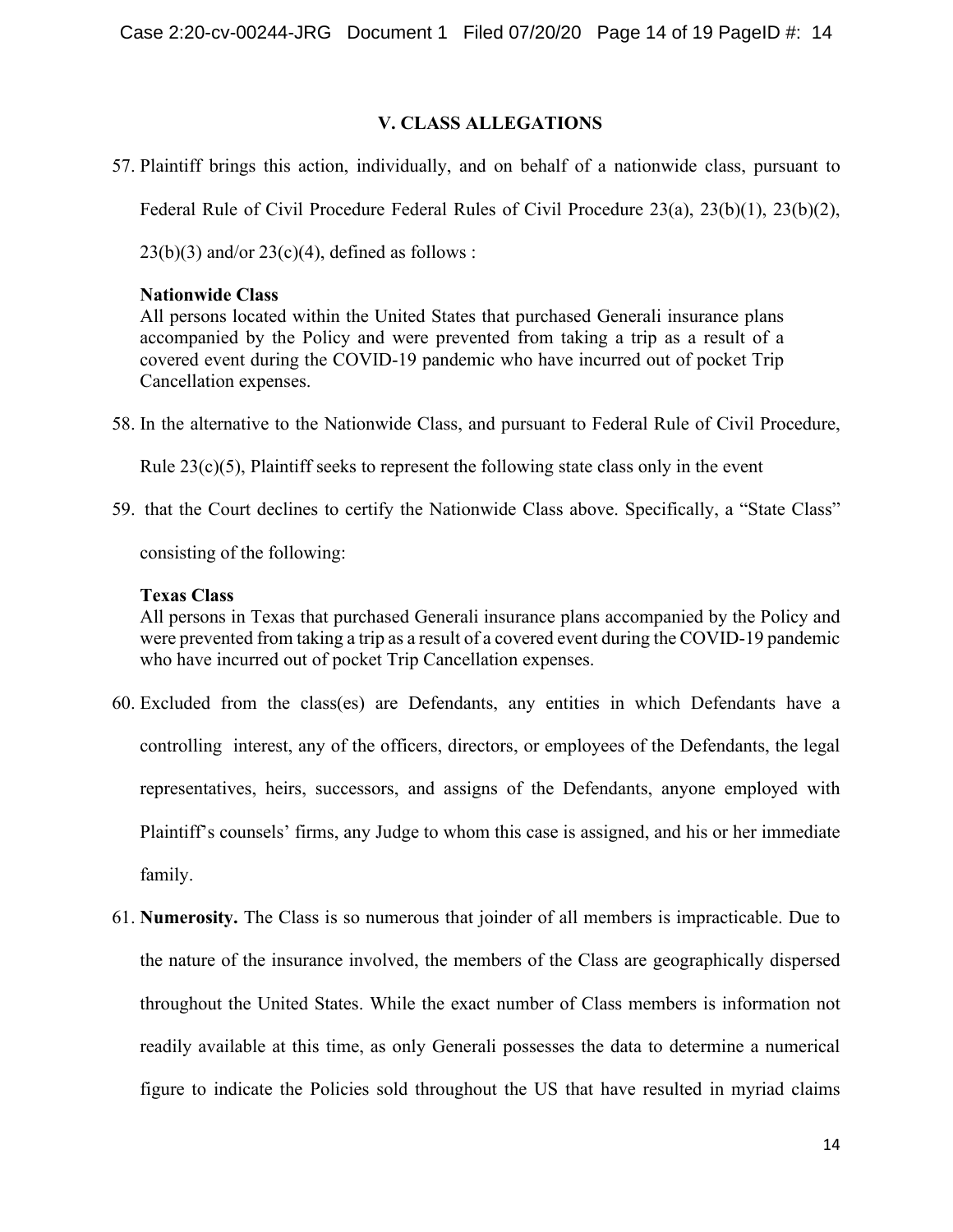Generali has received from consumers who would qualify as Class Members for purposes of this action, Plaintiff has reasonable belief that there are thousands of potential members in the Class. Generali states on its website that it has a presence in 50 countries in the world and earned a total premium income in excess of  $\epsilon$  69.7 billion (approximately \$80 billion) in 2019, serving 61 million customers worldwide.<sup>[16](#page-14-0)</sup>

- 62. **Typicality.** Plaintiffs' claims are typical of the claims of the other members of the Class she seeks to represent because Plaintiff and all Class members purchased identical coverage from Generali containing identical language regarding Trip Cancellation and Covered Events, and all Class members have been improperly denied coverage.
- 63. **Adequacy.** Plaintiff has retained counsel experienced in complex class action and insurance litigation. Plaintiff has no interests which are adverse to or in conflict with other members of the Class. Plaintiff will fully and adequately protect the interests of all members of the Class.
- 64. **Commonality.** The questions of law and fact common to the members of the Class predominate over any questions that may affect only individual members, namely: whether the events caused by the emergence of the COVID-19 pandemic constitute Covered Events under the Policy; whether the effects of any stay-at-home directives, "stop the spread" initiatives, or any other national health or safety warnings issued as a result of the COVID-19 pandemic that precluded Class Members from embarking upon or completing trips for which they purchased Policy coverage, trigger Covered Events under the Policy's terms; and whether the Policy requires Generali to reimburse Policy holders for expenses incurred as a result of trip cancellation due to events caused by the COVID-19 pandemic national disaster.

<span id="page-14-0"></span><sup>16</sup> https://www.generali.com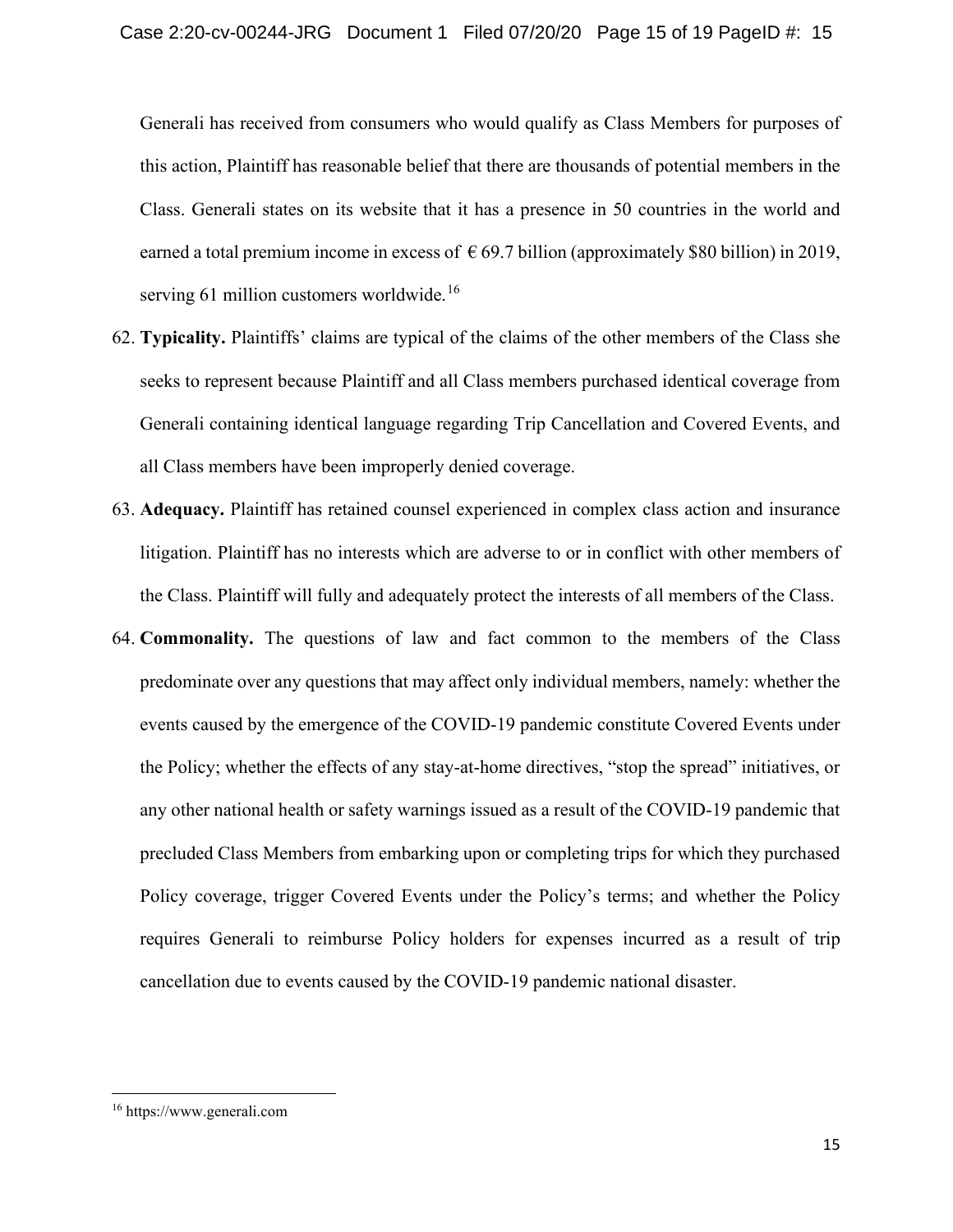- 65. **Superiority.** A class action is superior to other available methods for the fair and efficient adjudication of this controversy since joinder of all Class members is impracticable. The prosecution of separate actions by individual members of the Class would impose heavy burdens upon the courts and would create a risk of inconsistent or varying adjudications of the questions of law and fact common to the Class. A class action, on the other hand, would achieve substantial economies of time, effort, and expense, and would assure uniformity of decision with respect to persons similarly situated without sacrificing procedural fairness or bringing about other undesirable results.
- 66. The interest of the members of the Class in individually controlling the prosecution of separate actions is theoretical rather than practical. The Class is cohesive, and prosecution of the action through representatives would be unobjectionable. The damages suffered by the Class are uniform and generally formulaic, and the expense and burden of individual litigation could preclude them form fair redressal of the wrongs done to them. Plaintiff anticipates no difficulty in the management of this action as a class action.

### **COUNT I: BREACH OF CONTRACT**

### **(On Behalf of the Nationwide Class or, in the alternative, the State Class)**

- 67. The preceding paragraphs are incorporated by reference as if fully alleged herein.
- 68. Plaintiff and the class purchased insurance from Defendant and were thereupon issued the Policy.
- 69. The Policy is a valid and enforceable contract between Generali and all policyholders, including Plaintiff and class members.
- 70. Plaintiff and the class members substantially performed their obligations under the terms of the Policy and Class Policies.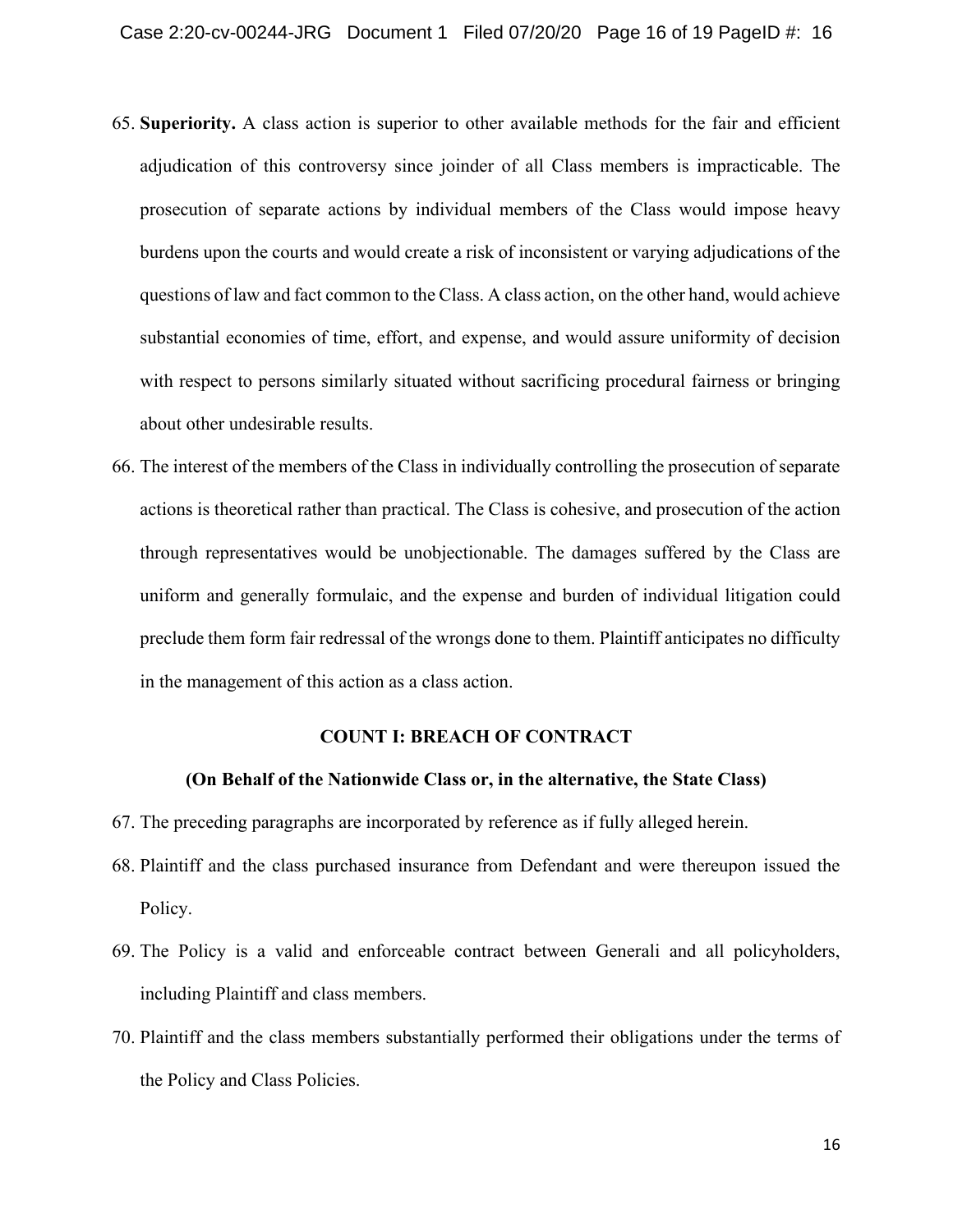- 71. Plaintiff and the class members suffered losses from events that should be reimbursed as results of Covered Events under the Policy.
- 72. Defendants have failed to compensated Plaintiff and class members for their respective losses as required by the Policy.
- 73. As a direct and proximate result of Defendant's breaches, Plaintiff and the class have sustained damages that are continuing in nature in an amount to be determined at trial.

### **COUNT II: DECLARATORY AND INJUNCTIVE RELIEF**

#### **(On Behalf of the Nationwide Class or, in the alternative, the State Class)**

- 74. The preceding paragraphs are incorporated by reference as if fully alleged herein.
- 75. An actual controversy has arisen and now exists between Plaintiff and the class, on the one hand, and Defendant, on the other, concerning the respective rights and duties of the parties under the Policy.
- 76. Plaintiff contends that Generali has breached the Policy by failing to timely pay Class Members for their respective losses for covered damages.
- 77. Plaintiff, therefore, seeks a declaration of the parties' respective rights and duties under the Policy and requests the Court to declare Generali's conduct unlawful and in material breach of the Policy so as to avoid future controversies that would allow for continual injustices such as the one at issue here, where huge insurance companies take advantage of masses of consumers.
- 78. Pursuant to a declaration of the parties' respective rights and duties under the Policy and Class Policies, Plaintiff further seeks an injunction enjoining Defendant (1) from continuing to engage in conduct in breach of the Policy; and (2) ordering Defendant to comply with the terms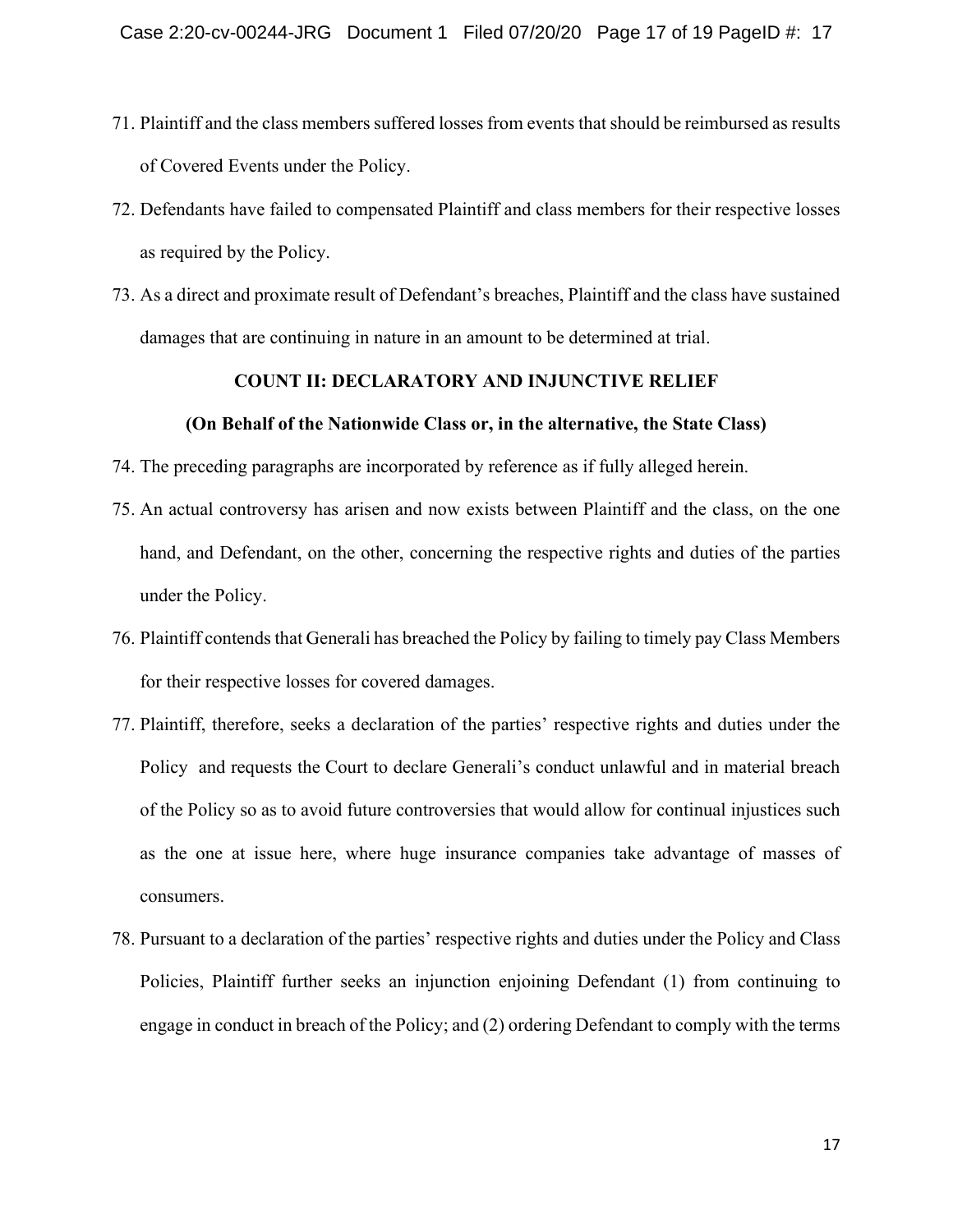of the Policy, including payment of all amounts due to each respective class member under the stated Policy coverages that were extended to them upon purchase.

### **PRAYER FOR RELIEF**

WHEREFORE, Plaintiff, individually and on behalf of all others similarly situated, requests relief and judgment against Defendant as follows:

- (a) That the Court enter an order certifying the class, appointing Plaintiff as a representative of the class, appointing Plaintiff's counsel as class counsel, and directing that reasonable notice of this action, as provided by Federal Rule of Civil Procedure 23(c)(2), be given to the class;
- (b) For a judgment against Defendant for the causes of action alleged against it;
- (c) For compensatory damages in an amount to be proven at trial;
- (d) For a declaration that Defendant's conduct as alleged herein is unlawful and in material breach of the Policy and Class Policies;
- (e) For appropriate injunctive relief, enjoining Defendant from continuing to engage in conduct related to the breach of the Policies;
- (f) For pre-judgment and post-judgment interest at the maximum rate permitted by law;
- (g) For Plaintiff's attorneys' fees;
- (h) For Plaintiff's costs incurred; and
- (i) For such other relief in law or equity as the Court deems just and proper.

# **DEMAND FOR JURY TRIAL**

Plaintiff hereby demands a trial by jury on all issues so triable.

July 20, 2020